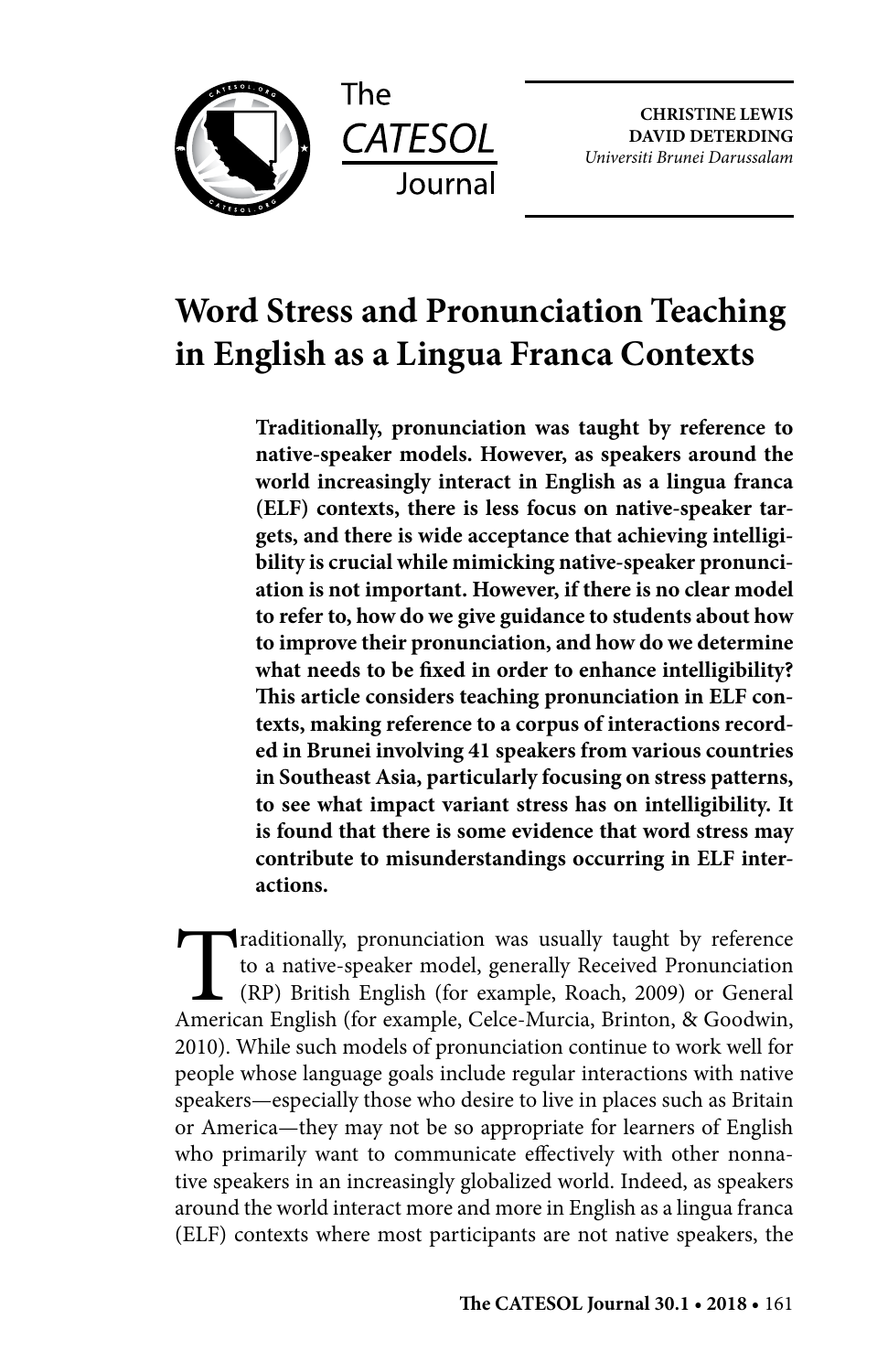overwhelming goal is on achieving a high level of intelligibility, and there is no need for learners of English to closely mimic irrelevant native-speaker styles of speaking (Jenkins, 2007; Seidlhofer, 2011), particularly as some features of native-speaker usage, such as omission of the word-final [d] in a phrase such as "dined well" (Cruttenden, 2014, p. 314), do not enhance intelligibility (Deterding, 2010).

However, this raises important issues about how English pronunciation should be taught in ELF contexts. If there is no clear model to refer to, it is unclear how teachers can determine which phonological features their students should acquire in order to enhance their intelligibility and which features are less important. Furthermore, it is uncertain how students and teachers who have studied in native-speaker contexts should adapt when returning to their home countries or when interacting in international situations. Even though aiming for native-speaker competence is often no longer a goal for many learners of English, the fact remains that the overwhelming majority of misunderstandings in international contexts arise because of pronunciation, so good pronunciation is essential (Deterding, 2013), but we need to consider what we mean by good pronunciation.

This article explores issues concerned with teaching pronunciation and speaking in ELF contexts, making reference to two corpora of interactions between nonnative speakers from various countries and focusing particularly on the role of word stress for maintaining intelligibility.

### **Speaking Versus Listening**

Before we consider which features of pronunciation are important for the intelligibility of English, we should emphasize the fundamental distinction between speaking English and listening to English (productive vs. receptive skills). While it is essential for all learners of English to develop the ability to understand spoken English produced by a wide range of people, including native speakers, it may not always be helpful to imitate the speech of native speakers too closely. For example, Gardiner and Deterding (in press) have shown that use of idiomatic phrases such as *for good*, *funny enough,* and *acquired taste* can give rise to misunderstandings in ELF contexts. So, while it is of course essential for learners of English to become familiar with phrases such as these as part of their passive vocabulary, they should be wary about using them when communicating in international settings.

The distinction between receptive and productive skills is true not just for vocabulary but even more for pronunciation. While all listeners need to develop the ability to understand native-speaker patterns of pronunciation, including the widespread use of simplification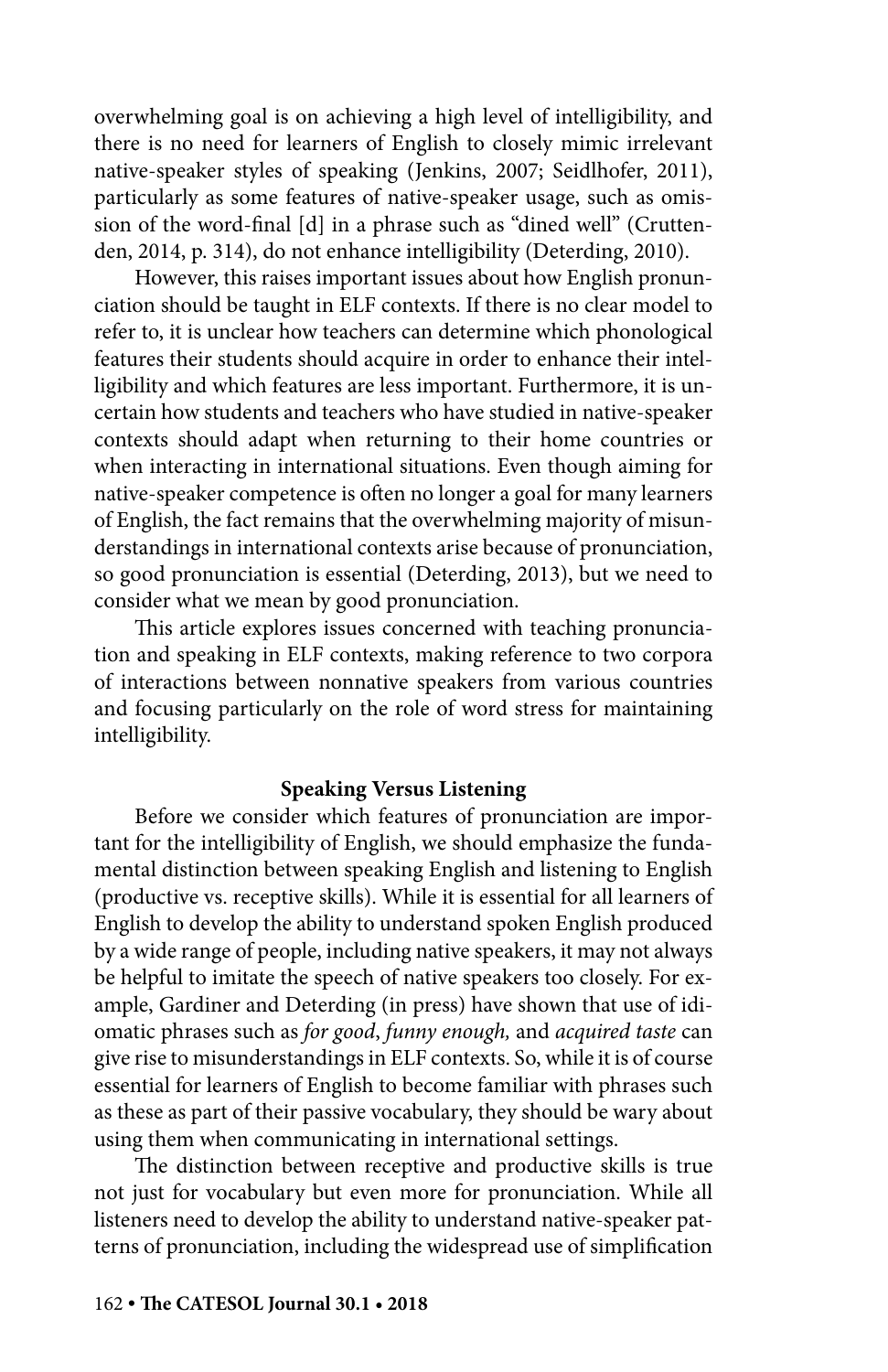processes such as assimilation, reduction, and deletion, replicating these patterns in ELF interactions can lead to misunderstandings. Cruttenden (2014) presents a detailed account of the pronunciation of RP British English, but at the same time he stresses, "Foreign learners need not attempt to reproduce in their speech all the special context forms of words mentioned in the foregoing sections" (p. 321). Shockey (2003) has described in some detail the patterns of simplification and elision often shown by native speakers of English, including an American pronouncing *particularly* as [pʰtɪkəli] (p. 26) and a British speaker saying *doesn't want* as ['dʌz͡ət'wxdl (p. 37). However, while it is valuable for learners of English to be able to decode such pronunciation when they hear it, communicating with these forms can be less beneficial.

Pronunciation classes often include exercises such as mirroring and echoing in which the goal is to have students carefully imitate native speakers. Chung (2017) suggests that learners of English can find valuable material on native-speaker pronunciation by listening carefully and repeatedly to TV series such as *Gilmore Girls, Seinfeld,* and *Grey's Anatomy*; furthermore, she offers some excellent practical advice for those who want to copy the pronunciation found in these TV series, including activities that involve silent imitation and mastery of the phonetic patterns before the learner attempts to articulate the sounds. However, while such TV series certainly provide quality material for developing advanced listening skills, when applied in an ELF setting, some of the learned pronunciation features can actually hinder communication. Hence, teachers in ELF contexts should evaluate their rationale for using such activities. If used for listening purposes, a variety of resources with speakers from an array of nationalities should be presented in addition to those produced by native speakers. Even Chung (2017) acknowledges that development of listening skills should not focus on just a single accent, and learners of English must be exposed to a wide range of listening materials to enable them to function effectively in the modern world.

Even though mimicking native-speaker pronunciation is often no longer the goal in ELF settings, Deterding (2013) has shown that pronunciation remains crucial in maintaining intelligibility in international interactions. In 183 tokens of misunderstanding that he collated from ELF conversations, pronunciation was implicated as one factor giving rise to a misunderstanding in more than 86% of the tokens. Clearly good pronunciation is vitally important in enhancing intelligibility and avoiding breakdowns in communication. However, if speakers in ELF contexts do not need to closely imitate the patterns of British or American speech, only comprehend them, they need spe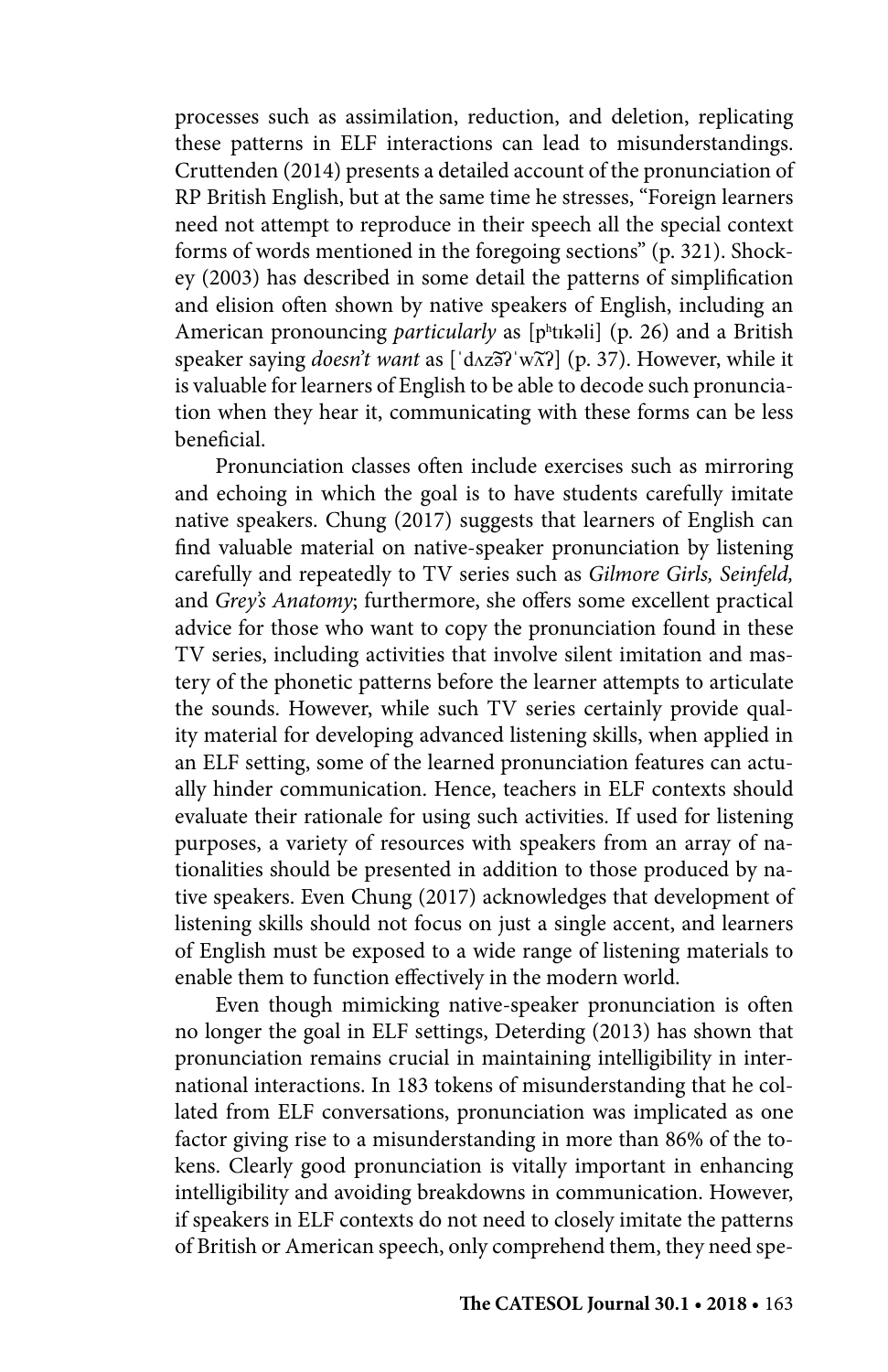cific guidance about which aspects of pronunciation should be prioritized. And instead of prescribing norms based on native speech, more interactions between nonnative speakers must be investigated to determine which pronunciation features cause misunderstandings.

#### **Features of Pronunciation for ELF Communication**

Different scholars have made varying proposals about which sounds to teach for learners of English who want to speak well. Cruttenden (2014) suggests that a number of allophonic features regularly found in RP British English are not necessary for highly intelligible International English, including glottal reinforcement before final /p, t, k/ in words such as *reap*, *beat,* and *beak* (so the final consonant is often preceded by a glottal stop), use of a syllabic lateral or nasal at the end of words such as *bottle* or *lesson* (rather than the [əl] and [ən] that may be found with many ELF speakers), and devoicing of final voiced fricatives in pre-pausal position (so *please* is often pronounced by native speakers with [s] rather than /z/ at the end). Furthermore, he notes that there is little need to distinguish between /ʃ/ and /ʒ/, as these two consonants have a low functional load (the frequency in which English words are differentiated by means of these two consonants), and consequently there is little chance of *usually* or *leisure*  being misunderstood if they are pronounced with [f] instead of /3/; he additionally suggests that [t] and [d] may be acceptable in place of /θ/ and /ð/ (Cruttenden, 2014, p. 336). We might note that the Civil Aviation Authority mandates that *three* be pronounced as [tri**ː**] and *thousand* as [taʊsænd] (Civil Aviation Authority, 2013), so apparently it believes that use of [t] at the start of both these words actually enhances intelligibility in the critical domain of air traffic control.

Jenkins (2000) has made some even more radical proposals, suggesting a Lingua Franca Core (LFC) of those core features of pronunciation that she claims are necessary for intelligibility in international communication, while non-core features do not need to be taught. For example, she suggests that not only is there is no need for users of English in ELF contexts to produce the dental fricatives  $/ \theta$ ,  $\delta/$ , but in addition, vowel reduction, stress-timed rhythm, and the intonational tunes typically found in native-speaker pronunciation are also not necessary for achieving international intelligibility. Furthermore, the status of word stress is uncertain in the LFC. Crucially, while Cruttenden (2014) insists that standard patterns of word stress (which he terms "word accent patterns," p. 340) are essential, Jenkins (2000) suggests that they may not be important for maintaining a high level of intelligibility in international contexts. Indeed, Cruttenden (2014)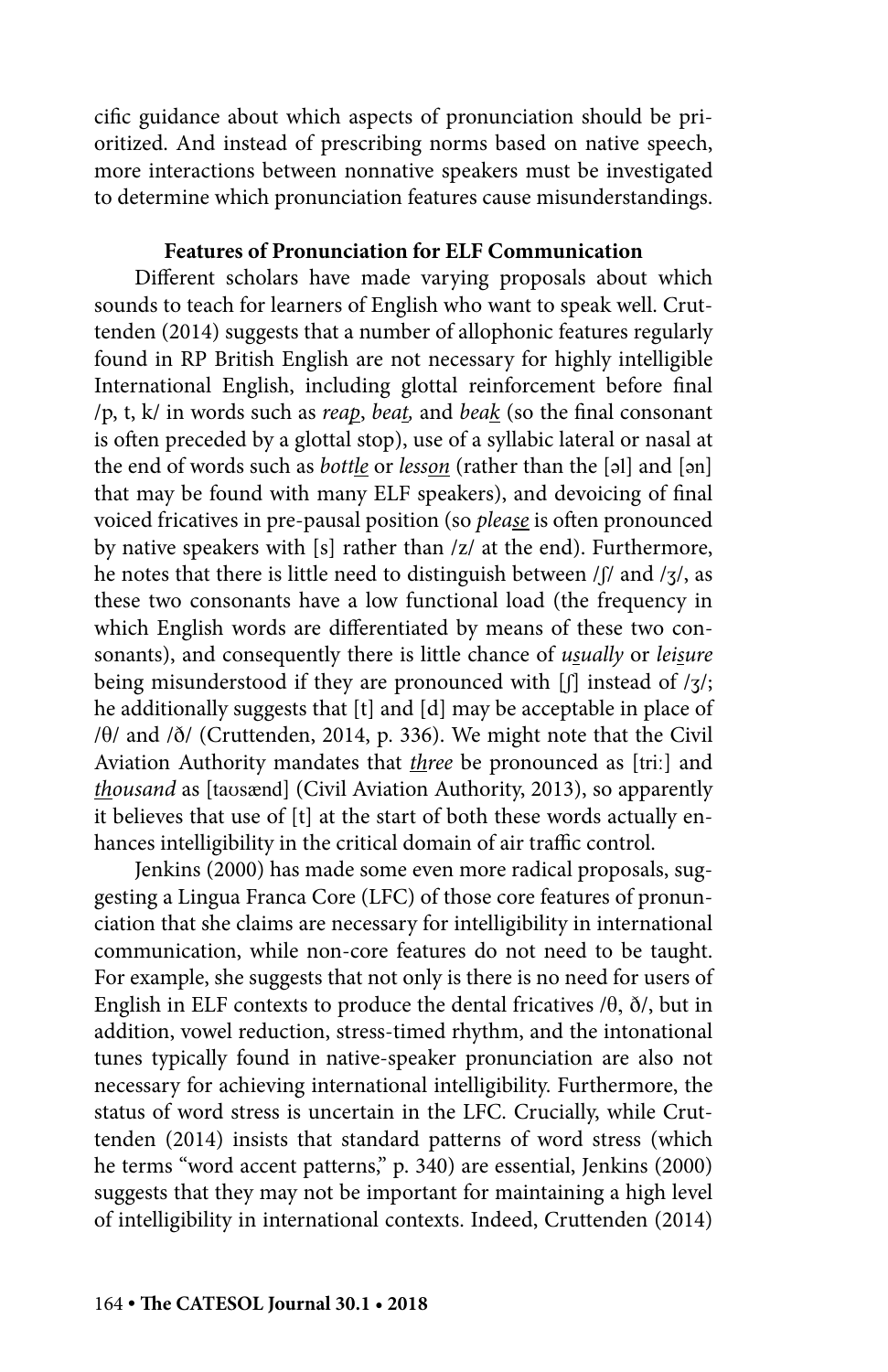notes that a crucial difference between his approach and that of Jenkins (2000) is that she treats "word stress (= word accent) among the less important 'non-core'" (p. 352).

While many would probably agree that there is no need for learners to master all the fine details of allophonic variation listed by Cruttenden, such as glottal reinforcement, syllabic /l/ and /n/, and prepausal devoicing of fricatives, the LFC proposals of Jenkins (2000) are rather more controversial. In particular, many teachers and researchers alike are taken aback at the suggestion that word stress may not be important. In fact, the findings of Jenkins (2000) were based on just 40 tokens of misunderstanding by speakers from two different countries, Switzerland and Japan, so the claims need to be checked by investigating corpora of interactions by speakers from a wider range of backgrounds. This article will explore interactions between nonnative speakers from a variety of different countries, and it will focus specifically on word stress.

#### **Word Stress**

# *Definition of Word Stress*

Before considering whether word stress is important for intelligibility in ELF contexts, we need to consider what we mean by stress. Fundamentally, the perception of stress is dependent on four features: pitch prominence, loudness, duration, and vowel quality, so stressed syllables generally have more pitch movement than unstressed ones, tend to be louder and longer, and usually contain a full vowel (Roach, 2009). Consequently, an unstressed syllable will be less prominent and consist of a softer, quicker, centralized vowel that has very little pitch movement. In unstressed syllables, the vowel is often reduced to the schwa /ə/, and /ɪ, ʊ/ may also function as reduced vowels. The alternation of stressed and unstressed syllables in English creates a rhythm that is not found in some other languages. In languages such as English that are described as stress-timed, there is roughly an even duration between successive stressed syllables, while languages in which each syllable is pronounced with approximately the same length of time are classified as having a syllable-timed rhythm (Kirkpatrick, 2010).

Though each of the above components contributes to the perception of a stressed syllable, each feature is not necessarily perceived equally in importance; consequently, what may sound like a stressed syllable in one dialect may not sound stressed in another (Tan, 2005), and this difference raises questions about misunderstandings when word stress is perceived to be produced on an unexpected syllable. In fact, we should note that many new varieties of English around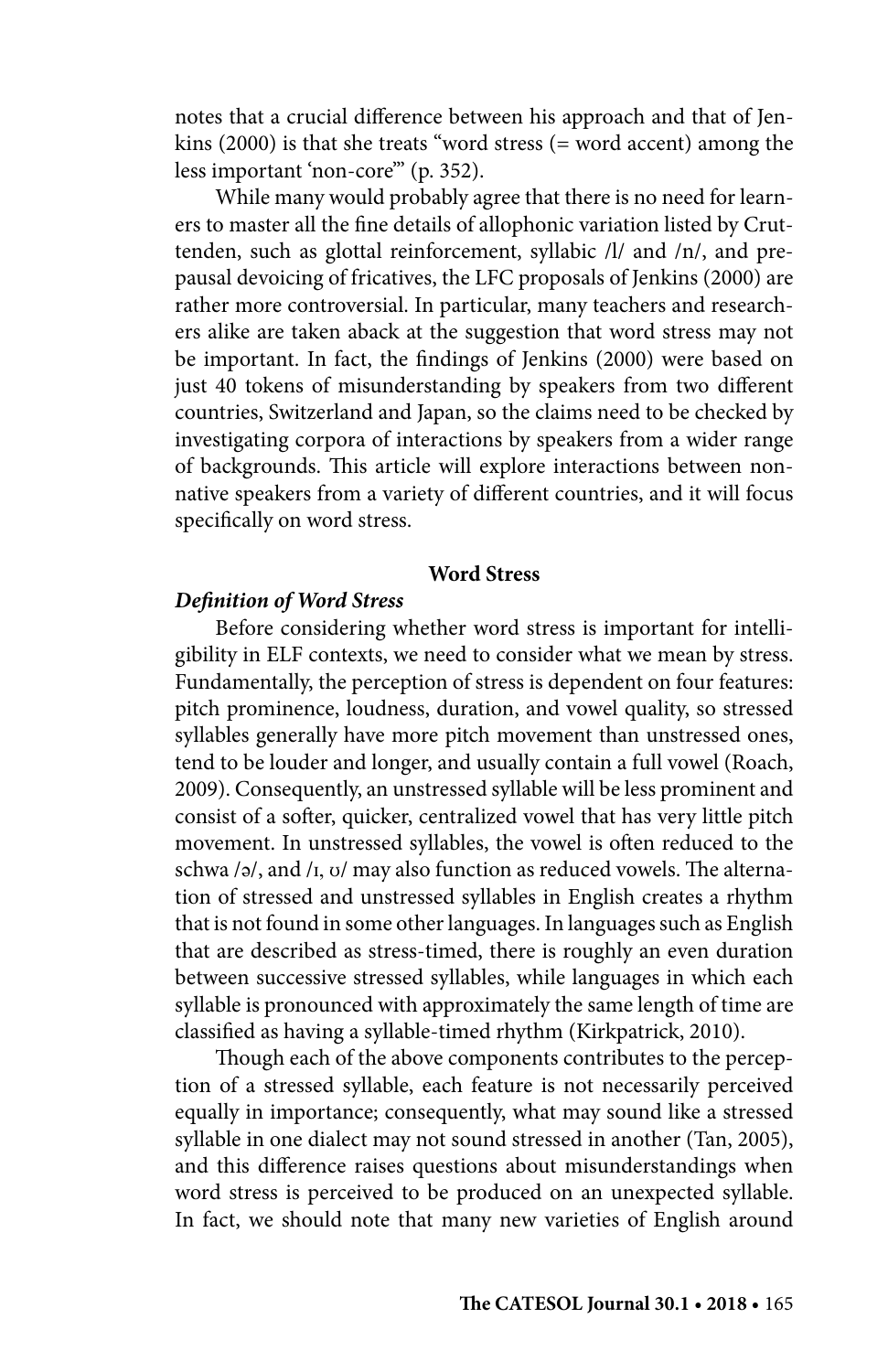the world have fewer reduced vowels than British or American English, and they are often claimed to have syllable-timed rhythm (Fuchs, 2016). In varieties of English such as this, word stress may not be as salient as in native-speaker varieties that can be described as having a more stress-timed rhythm and typically have frequent use of reduced vowels.

Cutler (2015) notes that although stress is an essential part of English words, when identifying words native speakers depend much more on the quality of the vowels than the other attributes that make up stress, and Richards (2016) similarly notes that, in English, the "full versus reduced vowel quality opposition is so marked that L1 English users learn to treat the suprasegmental cues as redundant" (p. 2). Moreover, Cutler (2015) observes that in English there are actually few words that are distinguished purely by means of stress, such as *INsight* versus *inCITE* and also the noun *IMport* versus the verb *im-PORT*. In fact, although there are at least 150 words for which the noun and verb have different stress patterns (Aitchison, 1991), most of them, including *convert*, *conduct, subject, object, project, record,* and *rebel*, are distinguished by vowel quality as well as stress, as the nouns for these words all have a full vowel in the first syllable, while the verbs all have a reduced vowel (either  $\frac{1}{2}$  or  $\frac{1}{1}$ ) in the first syllable.

Field (2005) has shown that shifts in stress can have a substantial impact on correct word perception both for native-speaker and nonnative-speaker listeners, especially when the shift is rightward in words such as *husBAND* and *coffEE*, while a leftward shift from the second to the first syllable of words such as *ENjoy* and *FORget* has less effect. However, Field's study was based on the acoustic manipulation of words in laboratory experiments and not in conversational settings. The studies that follow will explore the findings of two recent corpora on misunderstandings in ELF interactions, specifically investigating the intelligibility of nonstandard word stress.

#### *Word Stress in Misunderstandings*

Deterding (2013) collected a corpus of misunderstandings from conversations between speakers from various countries including Brunei Darussalam, Hong Kong, Indonesia, Malaysia, Nigeria, and Taiwan. Of the 183 tokens of misunderstanding that were found, unexpected stress placement was a major factor contributing to the problem in the four tokens shown in Table 1. (In the "Heard as" column, "??" indicates that during subsequent feedback, the listener was unable to make a guess about the word; in the "Context" column, the misunderstood words are bold, stress is shown in upper case, and "(.)" indicates a short pause.)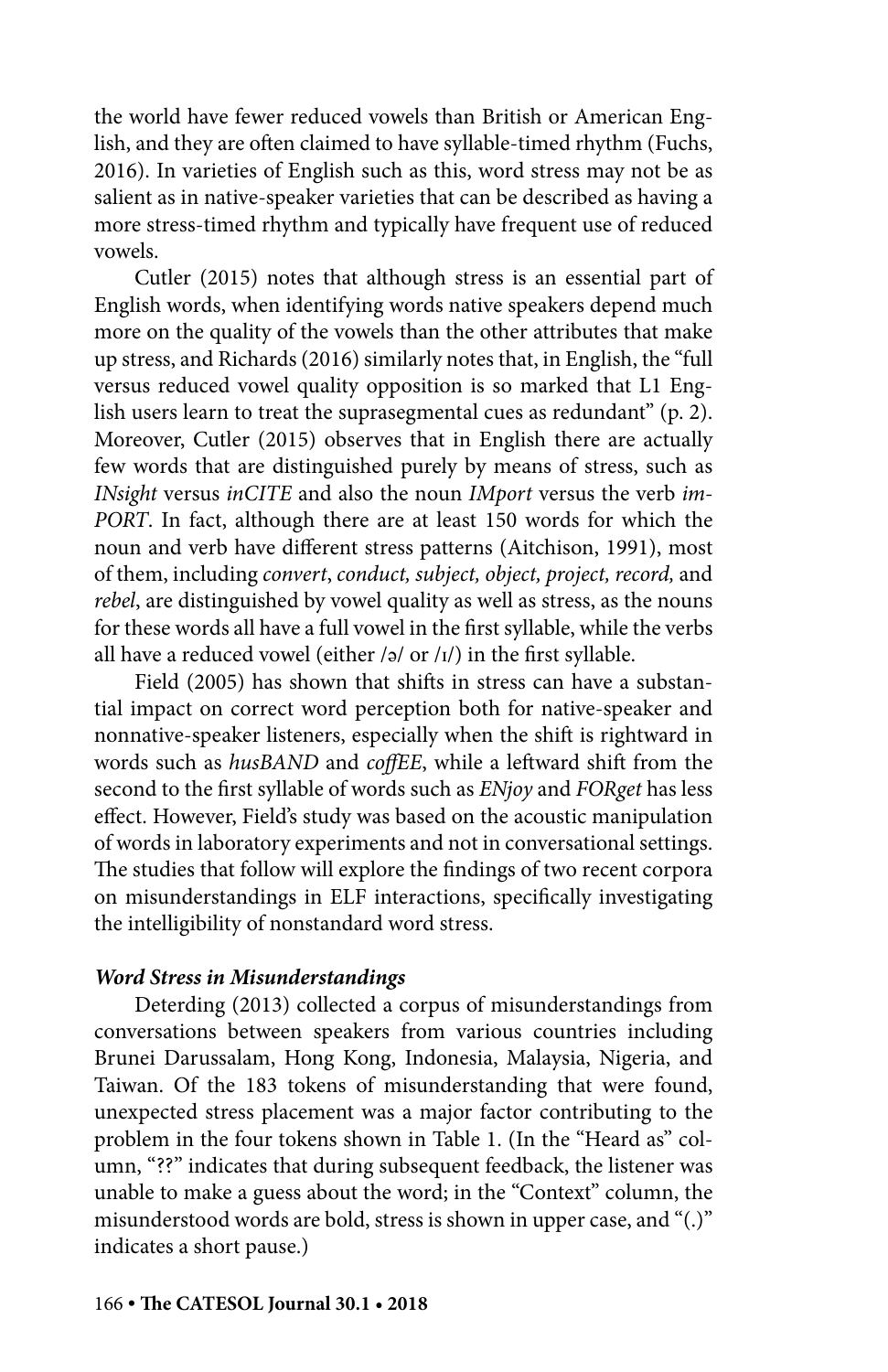# **Table 1 Misunderstandings Involving Shifts in Word Stress**

| No.           |     | Speaker Listener | Word(s)           | Heard as | Context                                |
|---------------|-----|------------------|-------------------|----------|----------------------------------------|
|               | MHk | <b>FTw</b>       | over              | all full | the past it's <b>oVER</b><br>you know  |
| $\mathcal{D}$ | MIn | FMa              | academic i got ?? |          | meaning aCADemic<br>or $(.)$ go        |
| 3             | MIn | <b>FTw</b>       | pre-<br>islamic   | šš.      | the: PRE-islamic<br>architecture       |
|               | MIn | <b>FTw</b>       | return            | leave    | if i re- i <b>REturn</b> to<br>Jakarta |

In Token 1, stress occurred on the second syllable of *oVER* spoken by a male from Hong Kong, and a listener from Taiwan heard *all full* instead. Tokens 2, 3, and 4 are all by a male speaker from Indonesia. In Token 2 the second syllable of *aCADemic* was stressed, in Token 3 the first syllable of *PRE-islamic* was stressed, and in Token 4 the first syllable of *REturn* was stressed. Though other factors may also have played a role, such as the medial consonant in *over* being pronounced as [f] in Token 1, and little aspiration on the first /k/ in *academic* in Token 2 with the result that it was heard as [ɡ], unexpected stress placement seems to have been a major factor causing the misunderstanding in all four of these tokens.

We should note in this respect that the speaker from Indonesia who was involved in Tokens 2 to 4 exhibited unexpected stress in many words, including initial stress in *PREfer*, *PERspective*, *SYMbolic, COMmittee,* and *POLluted*, medial stress in *inNOcent*, *kinderGARten*, and *diffiCULties,* and final stress in *arCHIVE*, *thereFORE*, *stereoTYPE,*  and *emPIRE*; however, these words were understood, and only those listed in Table 1 were misunderstood. The extract shown in (5) is relevant in this respect. (In this extract, "<1> </1>" shows the start and end of overlapping speech, and "@" indicates laughter.)

| (5) |               | FTw: and the other place i like is erm lombok                                            |
|-----|---------------|------------------------------------------------------------------------------------------|
|     |               | MIn: wow yeah lombok right <1> yes 1                                                     |
|     |               | FTw: $\langle 1 \rangle$ it's a kind $\langle 1 \rangle$ of poor (.) poor cousin of bali |
|     |               | MIn: correct yeah                                                                        |
|     | FTw: $\omega$ |                                                                                          |
|     | Mln:          | and especially still <b>virgin</b> in the sense then (.) not                             |
|     |               | mu- pol- not much (.) POLluted by the tourists                                           |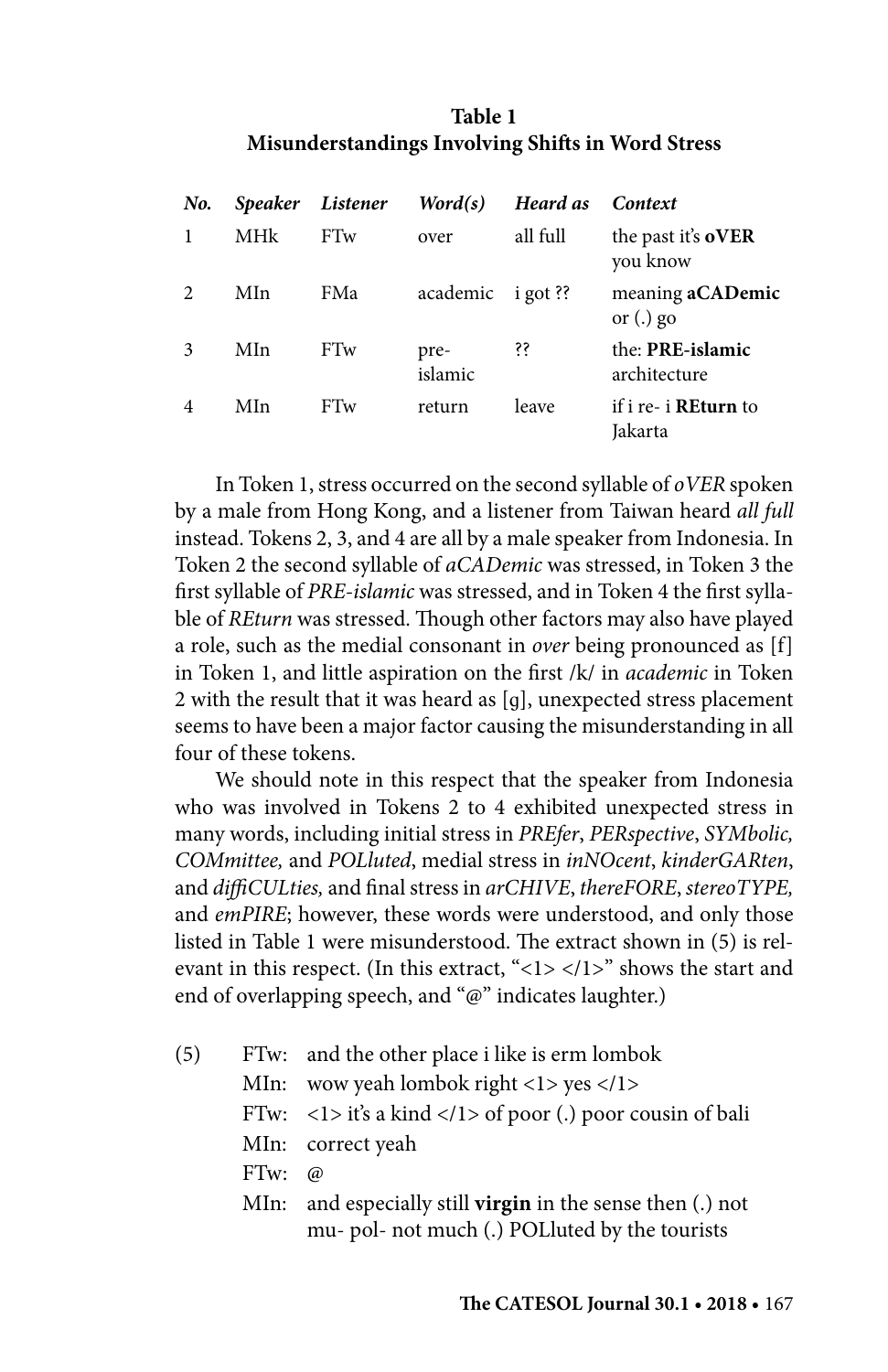In this extract, the listener from Taiwan failed to understand *virgin*  (which was pronounced as [ˈvɪədʒɪn]) due to the quality of the vowel in the first syllable but she had no problem with *POLluted*, even with its unexpected stress pattern.

In addition to the tokens listed in Table 1, there were two tokens, shown in Table 2, in which there seems to be no clearly stressed syllable in the misunderstood word, so we can surmise that the absence of clear stress placement may have been an issue in these two tokens. Alternatively, the lack of vowel reduction in the first syllable of *attend*  and *agenda* might be seen as the problem. From these tokens, we see that it is often hard to separate the effects of stress and vowel reduction, as, in the absence of vowel reduction, it can be hard to determine which syllable is stressed.

#### **Table 2 Misunderstandings Involving Absence of Clear Stress**

| No. |                 | Speaker Listener | Word(s)         | Heard as Context |                                   |
|-----|-----------------|------------------|-----------------|------------------|-----------------------------------|
| 6   | M <sub>Ng</sub> | FBr              | vou<br>attend a | šš.              | you attend a (.)<br>brunei school |
|     | FMa             | FTw              | agenda          | agent<br>now     | the main agenda<br>would be to    |

We can conclude, therefore, that unexpected or unclear stress placement can sometimes cause problems for intelligibility in ELF contexts. However, in this corpus it was implicated in only six out of 183 tokens, and there were other features of pronunciation that had a greater impact on intelligibility—particularly loss of the second consonant in initial clusters such as /kl/ and /pr/ and confusion between  $/r/$ ,  $/l/$ , and  $/w/$  (Deterding, 2013).

We will now consider another corpus that is designed specifically to investigate the impact of word stress on intelligibility in ELF interactions.

### *Further Data on Word Stress in ELF Interactions*

A new corpus of data is now being collated in Brunei Darussalam from recordings based on two find-the-difference tasks involving pictures. In all cases, each participant was paired with someone from another country and they orally compared their pictures without seeing their partner's. The pictures included a large number of objects that could be described with polysyllabic words, such as *balloon*, *guitar, mirror*, *giraffe*, *computer*, *umbrella*, *calendar*, *photographer*, *orchestra*,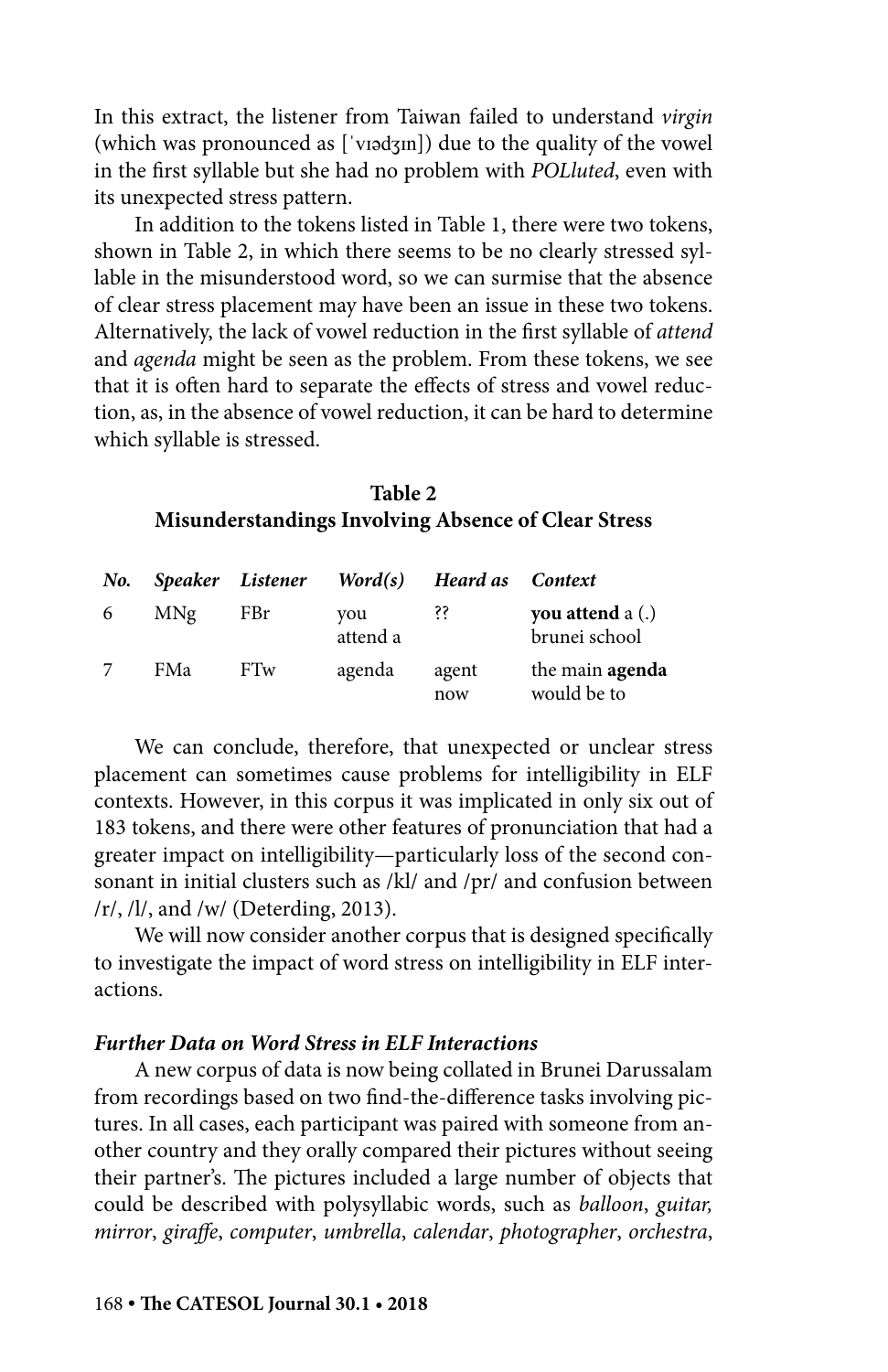*racket*, *fourteen,* and *forty* (Lewis, 2017). Forty-one participants from nine countries in Southeast Asia were recorded while engaged in the tasks. While the results are preliminary, there are some instances in which unexpected stress appears to cause a problem, such as in (8), where a male participant from Vietnam produced *BALloon* with initial stress including a full vowel in the first syllable and a female participant from Indonesia failed to understand him and had to ask for clarification. (In this extract, '?' shows rising intonation.)

(8) MVn: how about the **BALloon**?  $FIn1: <1>the$ ? </1> MVn:  $\langle$ 1> that  $\langle$ 1> i have the (.) er two BALloon (.) s (1.2) two BALloons FIn1: balLOONS? <2> no </2> MVn:  $\langle 2 \rangle$  yeah  $\langle 2 \rangle$  (.) you don't have it? FIn1: no

In this case, the Vietnamese speaker said the word three times before the Indonesian understood it. We might note that, in example (8), the Vietnamese speaker managed to correct his grammar by adding an *-s*  on the end of *balloon*, but he was unable to fix his pronunciation of the word.

Another clear instance of misunderstanding involving word stress is shown in example (9). This instance occurred while a Malaysian female and a Cambodian male were discussing the times on the clock in their pictures. Even though the clocks in the pictures they were describing actually showed different times, as one showed 7:14 while the other had 7:40, they agreed that the times on their clocks were the same.

| (9) | FMa: and uh my time here written seven fourteen A.M.          |
|-----|---------------------------------------------------------------|
|     | MCb1: hm-mm                                                   |
|     | FMa: do you have the time there? (1)                          |
|     | MCb1: seven FOR-forTY?                                        |
|     | FMa: yeah seven fourTEEN                                      |
|     | MCb1: it the same? yeah?                                      |
|     | FMa: $\langle 1 \rangle$ oh just the same $\langle 1 \rangle$ |
|     | MCb1: <1> it but uh the 1 time? is on the table?              |

In the female speaker's initial statement about the time in her picture, the word *fourteen* did not have a clear stress placement as she emphasized *a.m.* instead. In his response, the male participant started off with a strong initial *for*, but when he repeated himself, adding the *-ty*,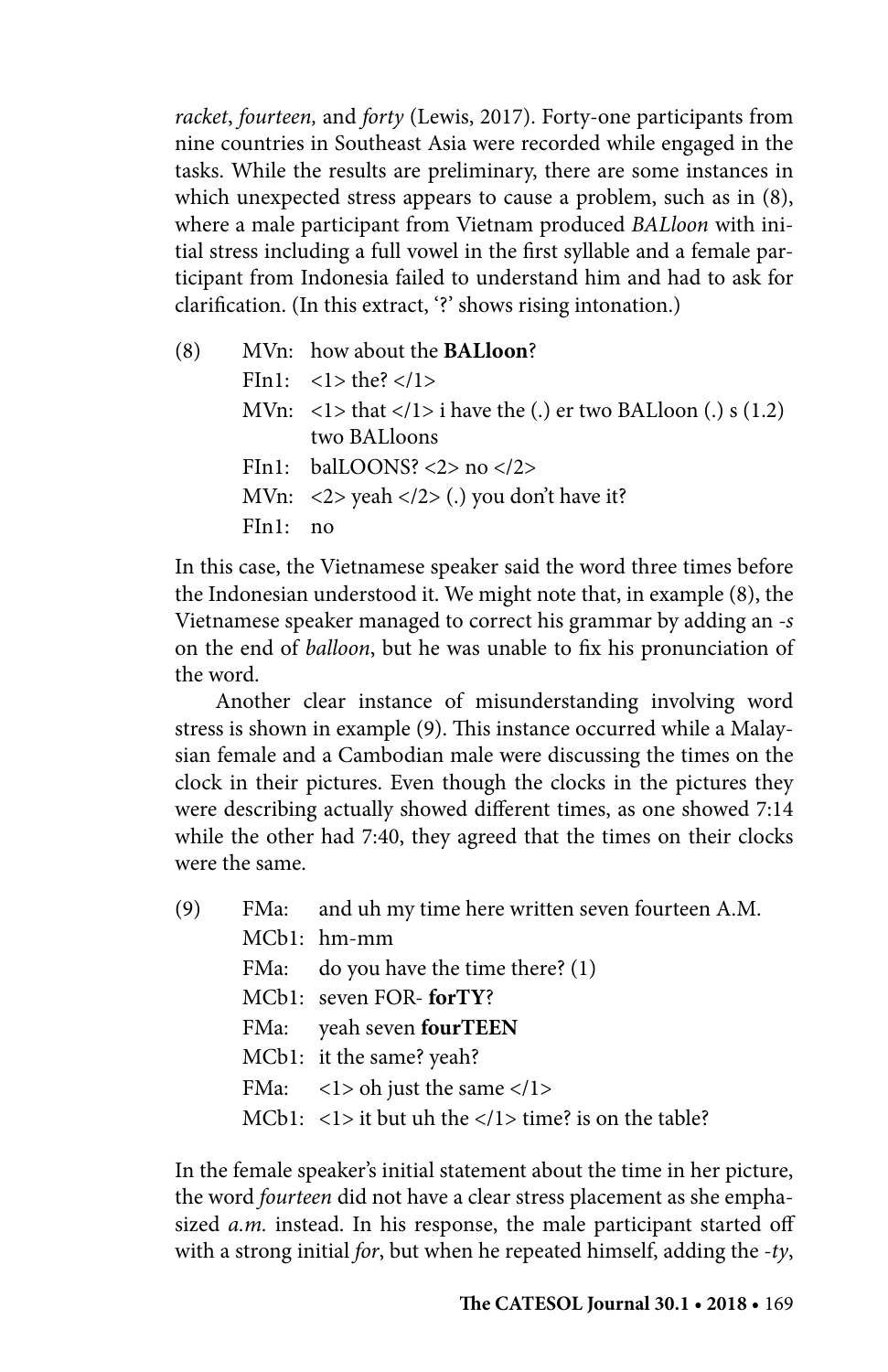the first syllable *for-* was no longer stressed and thus the second syllable of *forTY* ended up being more prominent. As a result, the female participant heard his time as being the same as hers. Even though the Malaysian speaker placed standard stress on her final instance of *four-TEEN*, it was not clear enough for the Cambodian speaker to notice that she was saying *fourteen* rather than *forty*.

Table 3 demonstrates a few other instances in which word stress was involved in misunderstandings.

### **Table 3 Additional Misunderstandings Involving Shifts in Word Stress**

| No. | <b>Speaker</b>    | Listener          | Word(s)   | Heard as  | Context                                           |
|-----|-------------------|-------------------|-----------|-----------|---------------------------------------------------|
| 10  | MC <sub>b</sub> 1 | Fin2              | circled   | called    | number thirteen (.)<br>is cirCLED                 |
| 11  | FTh               | MCb2              | obstacle  | śś.       | use the fruit cart as<br>the uh <b>obSTAcle</b>   |
| 12  | FCb               | ML <sub>a</sub>   | umbrella  | śś        | there is an<br>umbreLLA                           |
| 13  | MC <sub>b</sub> 3 | FL <sub>a</sub> 1 | orchestra | a pesto   | taking some photos<br>$(.)$ on a <b>orCHEstra</b> |
| 14  | MC <sub>b</sub> 3 | FI.22             | racket    | a lot kit | there is a <b>raCKET</b>                          |

Each of these tokens lacked other phonological problems that could have caused the misunderstanding, as speakers produced their consonants fairly well, including clusters, and they differentiated between /l/ and /r/. However, because of the variable stress placement, speakers produced full vowels in unexpectedly prominent locations rather than the reduced vowel that would traditionally occur.

In Token 10, a Cambodian male was explaining that the date July 13 was circled on the calendar in his picture. However, since he placed stress on the second syllable of the word *cirCLED*, the female Indonesian listener heard *called* instead. In instances 11 and 12, a Cambodian and a Laotian listener were uncertain about what their respective partners were saying. A Cambodian speaker in Tokens 13 and 14 was misunderstood by two different Laotian participants after using nonstandard stress and producing full vowels where reduced ones might be expected. However, we should also note that, in Token 13, grammar might have been an additional factor, as the speaker said a man was *taking some photos* (.) *on* something instead of *of* something as well as using the article *a* instead of *an* before *orchestra*.

In all these examples from this new corpus, except for example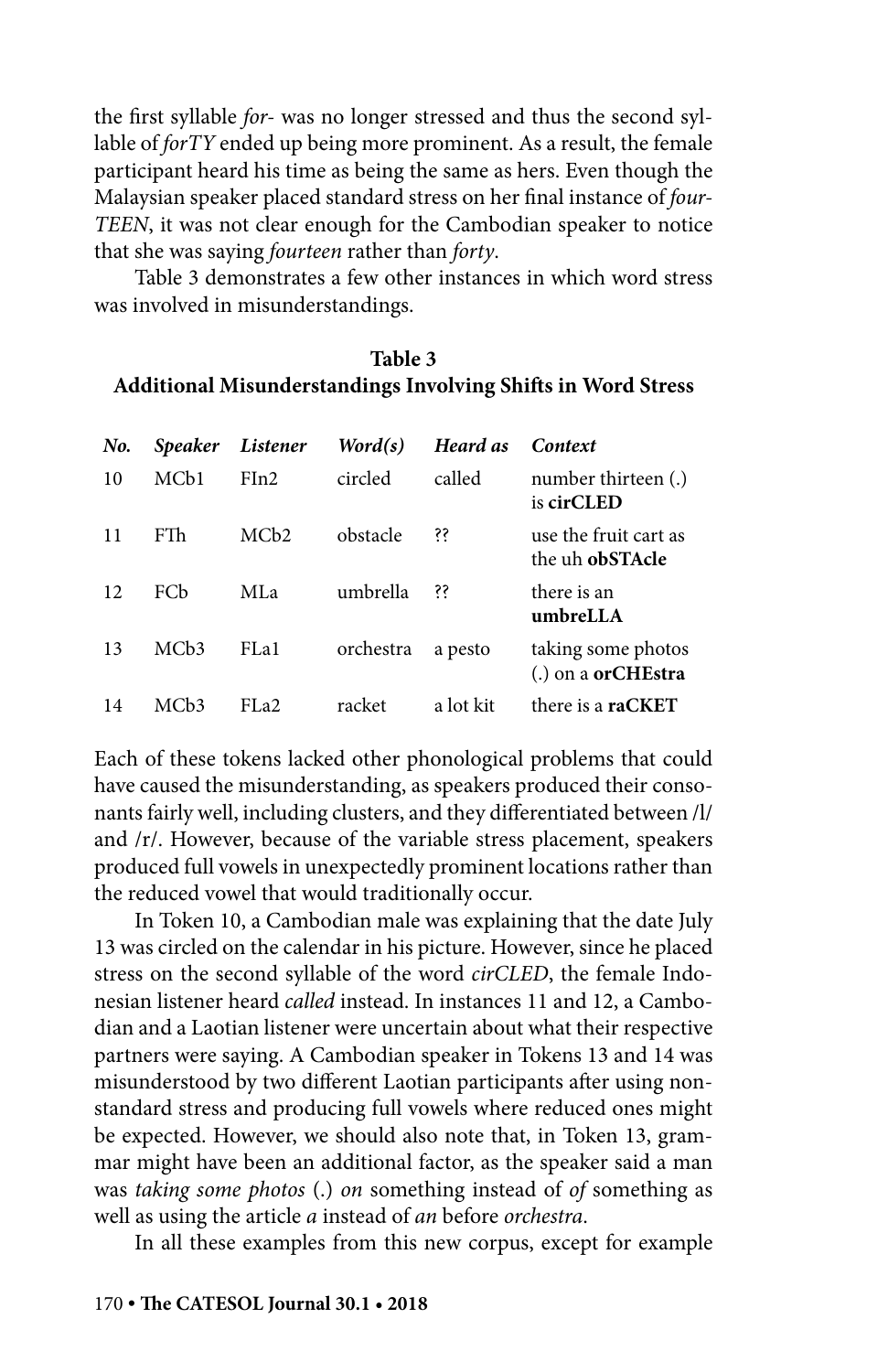(8) involving *balloon*, the stress was shifted rightward, and this is consistent with the previously noted finding of Field (2005) that a rightward shift of stress has a larger impact on intelligibility than a leftward shift. Further investigation is needed to see if this pattern is consistent throughout the corpus. If it is, this could provide important guidance for teachers: They should pay careful attention to avoiding rightward stress shift, but they might not need to be so concerned about stress being placed earlier in a word.

As with the corpus from Deterding (2013), interactions also included instances in which nonstandard word stress placement occurred but did not cause misunderstanding. As Table 4 illustrates, a variety of speakers used word stress in nontraditional patterns, yet they were still understood by their listeners.

# **Table 4 Instances of Understood Nonstandard Stress**

| No. | <b>Speaker</b> | Listener          | Said as      | Context                                    |
|-----|----------------|-------------------|--------------|--------------------------------------------|
| 15  | FTh1           | Fin2              | calenDAR     | on the calenDAR                            |
| 16  | FMm            | MLa               | GUItar       | a GUItar (.) a GUItar                      |
| 17  | FMm            | MCb <sub>2</sub>  | photoGRApher | one man is photoGRApher                    |
| 18  | FIn3           | MTh1              | PHOtographer | there is a PHOtographer                    |
| 19  | <b>MVn</b>     | <b>FPh</b>        | inJURED      | people (.) was in JURED                    |
| 20  | FTh2           | MC <sub>b</sub> 3 | MEchanic     | he looks like uh (.) maybe<br>the MEchanic |

In the examples in Table 4, speakers from Thailand, Myanmar, Indonesia, and Vietnam were able to communicate with their listeners from Indonesia, Laos, Cambodia, Thailand, and the Philippines despite using variable word stress.

Other misunderstandings not related to stress occurred in this corpus, especially the omission of some consonants in clusters, and unclear /r/ or /l/ sounds as seen in the first example in Table 5. In Token 21, an Indonesian listener heard *cow* when her Thai partner was trying to say *clouds*. In Token 22, a female listener from Myanmar was not able to understand the word *device* as her Cambodian partner did not produce a clear final [s]. In Token 23, a different Cambodian participant had difficulty comprehending his Vietnamese partner's sentence, as she omitted the /b/ from *broken*. In Token 24, a Vietnamese speaker attempted to use the American flap for his /t/ in *bottle* and then struggled with the final /l/, and his partner from the Philippines was unsure what he was saying.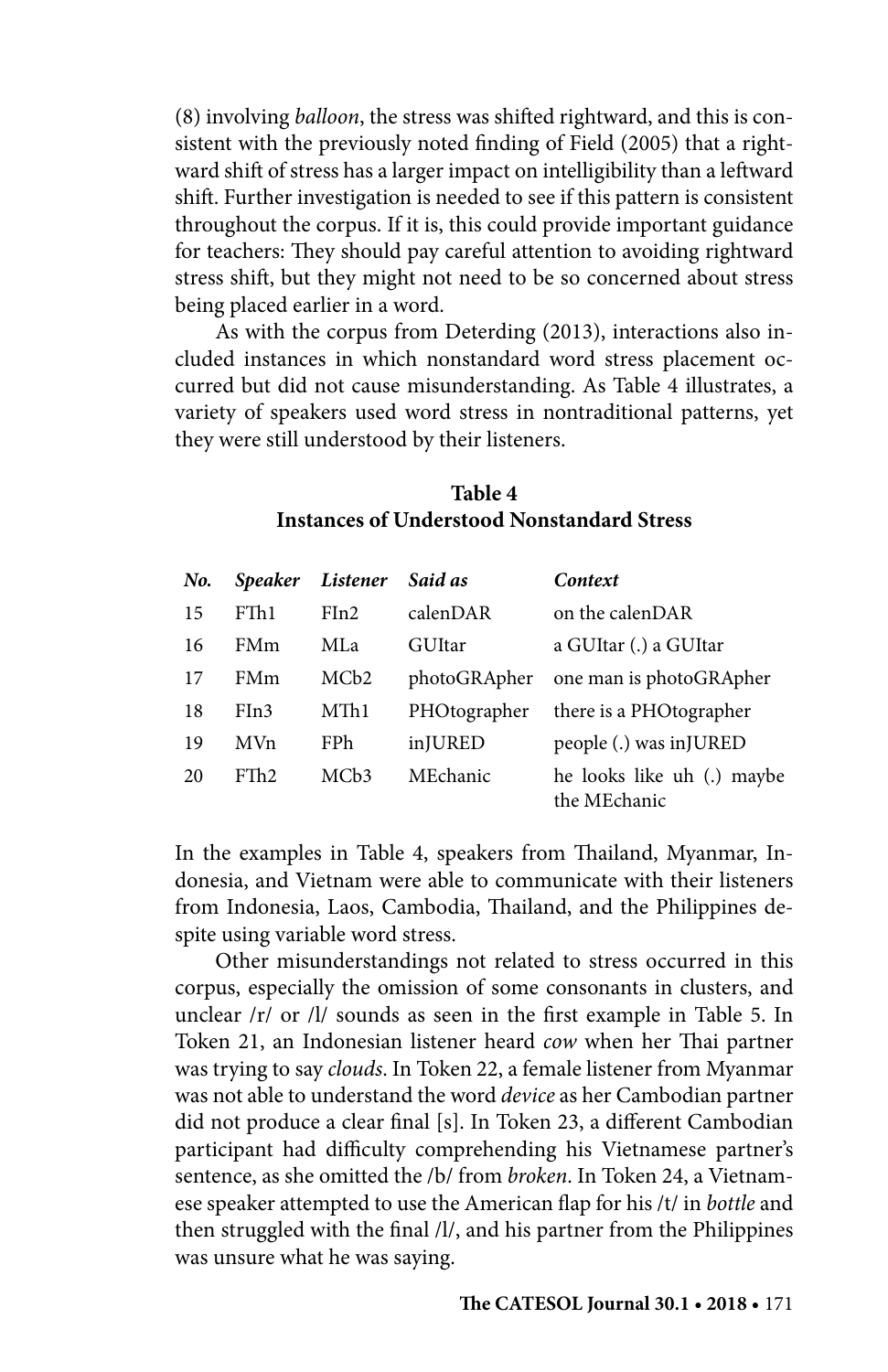# **Table 5 Samples of Misunderstandings Not Related to Stress**

| No. | <b>Speaker</b>    | Listener          | Word(s)      | Heard as | Context                                                    |
|-----|-------------------|-------------------|--------------|----------|------------------------------------------------------------|
| 21  | MTh <sub>2</sub>  | FInF2             | cloud        | cow      | there are some <b>cloud</b>                                |
| 22. | MC <sub>b</sub> 4 | FMm1              | device       | šš.      | shop that sells<br>electronic device                       |
| 23  | FV <sub>n4</sub>  | MC <sub>b1</sub>  | broken       | šš.      | because they are<br>broken                                 |
| 24  | MVn1              | FP <sub>h1</sub>  | bottle       | šš.      | he hold the <b>bottle</b>                                  |
| 25  | MC <sub>b</sub> 3 | FL <sub>a</sub> 2 | some<br>wine | someone  | a man (.) ha. is<br>drinking. maybe (.)<br>maybe some wine |

Token 25 is unique in that it was probably a mixture of vowel production and sentence stress that created the confusion. A Cambodian male was attempting to state that the man in the picture might have been drinking some wine. However, *wine* was not very prominent, so his /aɪ/ was not clearly heard, and his female Laotian partner heard *someone* instead, apparently believing the Cambodian was starting a new sentence.

In sum, this corpus includes some pronunciation misunderstandings that are consistent with the claims of Jenkins (2000) about the Lingua Franca Core, and also some that may challenge it. The instances documented clearly indicate that although it is possible for unexpected word stress to occur and still be intelligible, there are also instances in which it hinders intelligibility, and these new tokens of word stress misunderstandings, in which speakers all used a full vowel rather than the reduced vowel that might be expected in native-speaker pronunciation, are consistent with the claim by Cutler (2015) that word stress misunderstandings may mostly be related to vowel quality.

### *Word Stress Discussion*

The examples discussed in this article confirm that misunderstandings can occur because of unexpected word stress placement, and consequently it is premature to exclude it from English teaching in EFL settings. Further research, however, is needed to determine how frequent such problems are and under what contexts they occur, as there are also numerous examples of unexpected stress being understood. For example, if the claims of Field (2005) about rightward shift in stress having a greater impact than leftward shift are confirmed in a more extensive analysis, this can provide valuable guidance to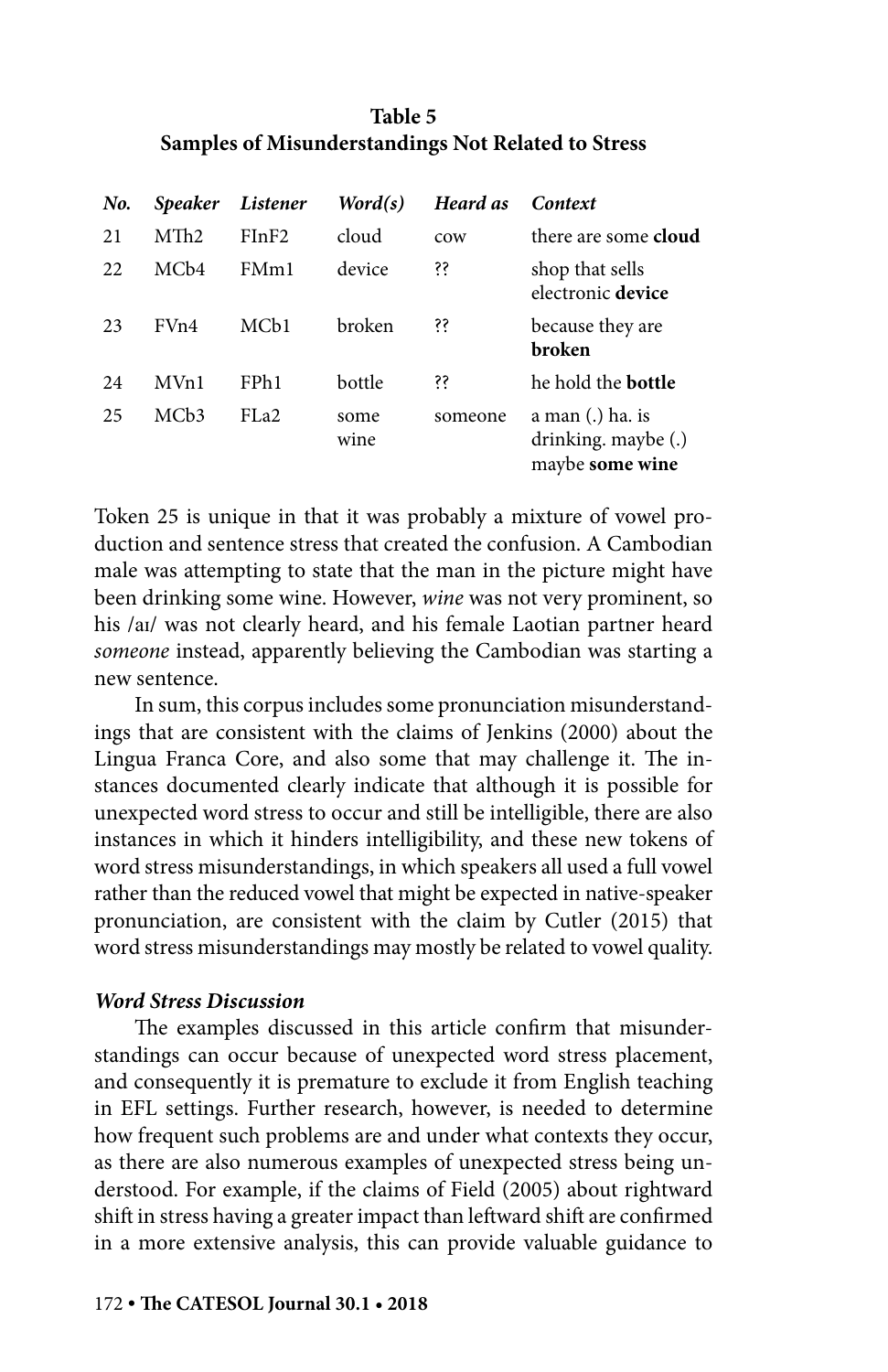teachers about which features of pronunciation they should focus on. Evaluating the role of reduced versus full vowels might also contribute to a better understanding about when misunderstandings occur with nonstandard word stress.

Even assuming that stress placement is a significant factor in causing misunderstandings in ELF contexts, it is likely to be more important in native-speaker contexts. So while the lack of vowel reduction and use of more syllable-timed rhythm in the pronunciation of many speakers of English varieties may reduce the salience of stress, making it less important for maintaining intelligibility in ELF contexts, learners of English who plan to interact with native speakers should pay careful attention to word stress, as unpredictable stress placement is likely to cause a breakdown in communication. Those who will predominantly communicate with other second-language users of English, on the other hand, may decide that word stress is not a key priority, and they might decide to focus on other features of English pronunciation.

At the same time, advanced English speakers should learn to be more tolerant about variable word stress when interacting with speakers around the world. For example, there is an MRT (subway) station in Singapore called *LaVENder*, and it is typically pronounced with stress on the second syllable (presumably by analogy with words such as *NoVEMber*, *DeCEMber*, *reMEMber*, *imPOSter*, *seMESter*, *surRENder,* and *preTENder*)*.* Visitors to the country should become accustomed to this pronunciation of *Lavender* if they want to travel around easily, as it seems unfortunate to insist on stress on the first syllable just because that is how the word is said elsewhere.

#### **The ELF Classroom**

In preparing students and future teachers for ELF contexts, there are a number of strategies that can be used in the classroom. Our first suggestion is that learners of English should be presented with a wide range of material spoken by people from an array of different backgrounds, so they become accustomed to listening to different accents. This will enable them to function successfully in ELF contexts. Even if students themselves decide they want to try to adhere closely to native-speaker norms in their own pronunciation, they will have to interact with other speakers who deviate from such norms, and it is essential that they be able to understand each other.

Second, even if teachers decide to base their pronunciation teaching on a fixed reference model, maybe one derived from native speakers in Britain or America, they might want to consider being less stringent on correcting every feature of pronunciation by their stu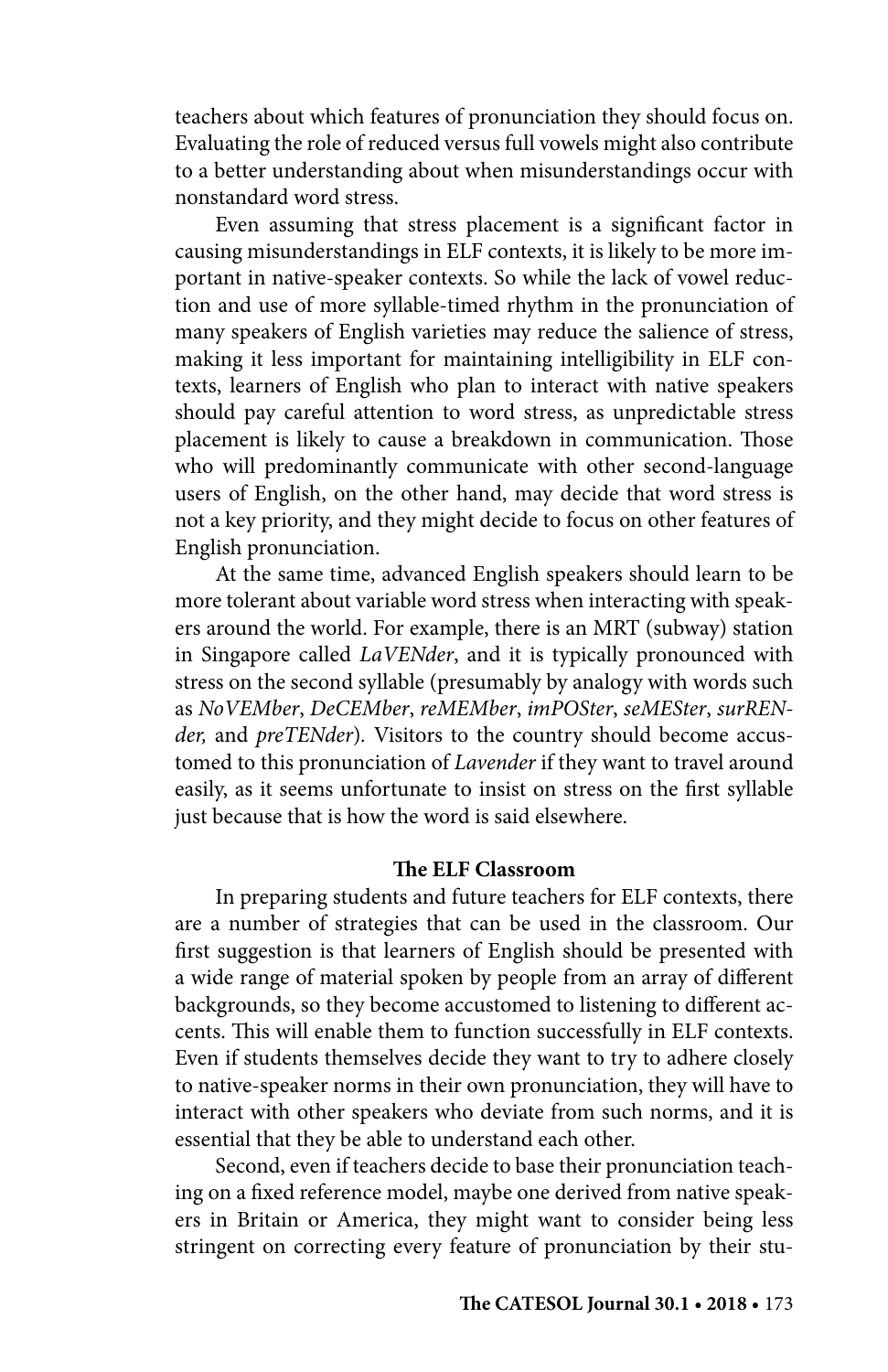dents that deviates from this model. Some aspects are more important than others, and it should not be necessary for learners of English to mimic every element of pronunciation exhibited by native speakers, such as use of syllabic /l/ and /n/ and word-final fricative devoicing. Instead, focusing on some of the features that cause the majority of misunderstandings in ELF settings might be a more productive use of classroom time. Most consonants other than /θ/ and /ð/, especially /l/ and /r/ as well as consonant clusters, contribute to a majority of misunderstandings.

Third, acquiring accommodation skills may be more important than teaching students to adhere to some native-speaker norms that could even lead to misunderstandings. Accommodating one's language to the needs of one's listeners and adapting one's speech accordingly is an essential skill that all speakers of English should acquire. Upon observing and describing successful ELF communication, both in business and academic settings, strategic intercultural communication skills have frequently been evident (Seidlhofer, 2011). Thus, learners of English should be encouraged to develop strategies for making themselves understood, by speaking more slowly, by enunciating clearly when they find they are not understood, and by paraphrasing their speech to use more easily understood words. Teachers should try to equip their students with these communicative skills. Walker (2010) proposes that accommodation is something that should be promoted and developed in the English language-teaching curriculum.

For example, in example (9), the distinction between *fourteen* and *forty* is actually not very salient even in native-speaker pronunciation, especially as *fourteen* can undergo stress shift if the following noun has initial stress (e.g., "FOURteen PEOple"). It would be valuable for learners of English to be aware of this and to develop strategies for dealing with it, possibly by adding *one four* or *four zero* to clarify the intended number. Similar forms of accommodation could enhance the success of their communication in English.

Finally, we suggest that word stress continue to be taught in the ELF classroom until further research can firmly determine its importance. Unlike simplification patterns that sometimes make speech more difficult for the foreign listener, word stress does not appear to cause any kind of impediment when used correctly, and it assists some listeners. There is no benefit in removing word stress from the classroom. Introducing the stress pattern into initial vocabulary learning or marking students' readings where there is an unusual or moving stress pattern can only assist students. In contrast, in ELF settings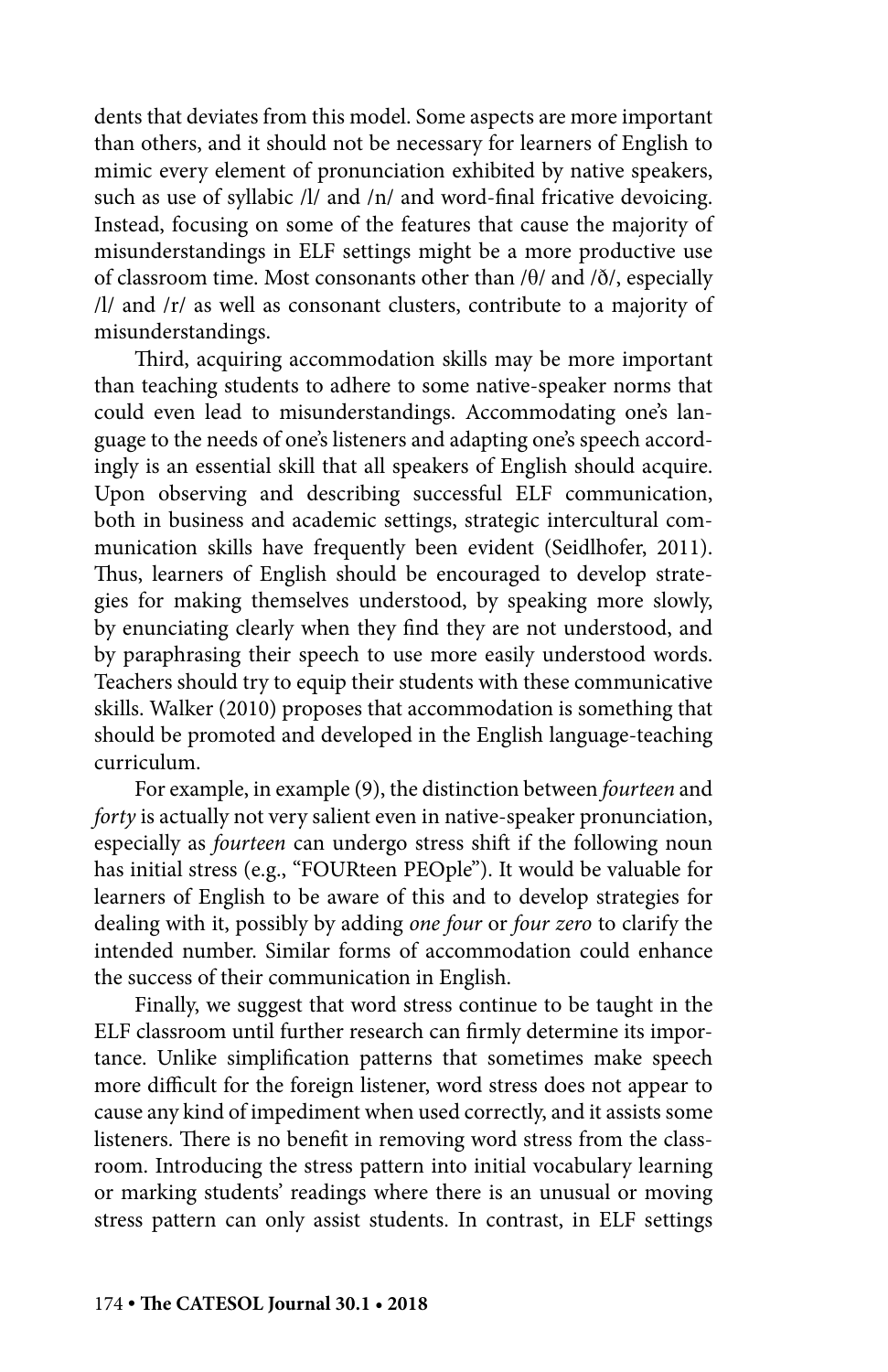where reduced vowels are not common, perhaps it might be unnecessary to insist on reduced vowels as long as prominence is shown in some other way.

In conclusion, closely mimicking native-speaker styles of pronunciation is not important for many learners of English who want mainly to interact in ELF contexts, and there are better ways of using classroom time. At the same time, however, good pronunciation is important, though it remains uncertain which features of pronunciation teachers should focus on. There is some evidence that shifted word stress may cause problems for intelligibility in some situations, but further research is needed to establish how important this feature of pronunciation is for listeners from a wide range of different backgrounds.

#### **Authors**

*Christine Lewis is working on her PhD in Applied Linguistics at Universiti Brunei Darussalam. For more than 15 years, after earning her MA TESOL from San Francisco State University, she taught English both in the US as well as abroad, specifically becoming passionate about the teaching of pronunciation.*

*David Deterding is a professor at Universiti Brunei Darussalam, where he teaches phonetics, forensic linguistics, Malay-English translation, the history of English, and research methods. His research focuses on acoustic phonetics, misunderstandings in international English, and the description of English in Brunei, Singapore, Hong Kong, and China.*

### **References**

- Aitchison, J. (1991). *Language change: Progress or decay?* Cambridge, England: Cambridge University Press.
- Celce-Murcia, M., Brinton, D. M., & Goodwin, J. M. (with Griner, B.) (2010). *Teaching pronunciation: A course book and reference guide* (2nd ed.). Cambridge, England: Cambridge University Press.
- Chung, K. (2017). Teaching pronunciation to adult learners of English. In H. Widodo, A. Wood, & D. Gupta (Eds.), *Asian English language classrooms: Where theory and practice meet* (pp. 131- 149). New York, NY: Routledge.
- Civil Aviation Authority. (2013). *Radiotelephony manual CAP 413*. Retrievedfrom [https://publicapps.caa.co.uk/docs/33/CAP413](https://publicapps.caa.co.uk/docs/33/CAP413v21_6.pdf)  [v21\\_6.pdf](https://publicapps.caa.co.uk/docs/33/CAP413v21_6.pdf)
- Cruttenden, A. (2014). *Gimson's pronunciation of English* (8th ed.). New York, NY: Routledge.